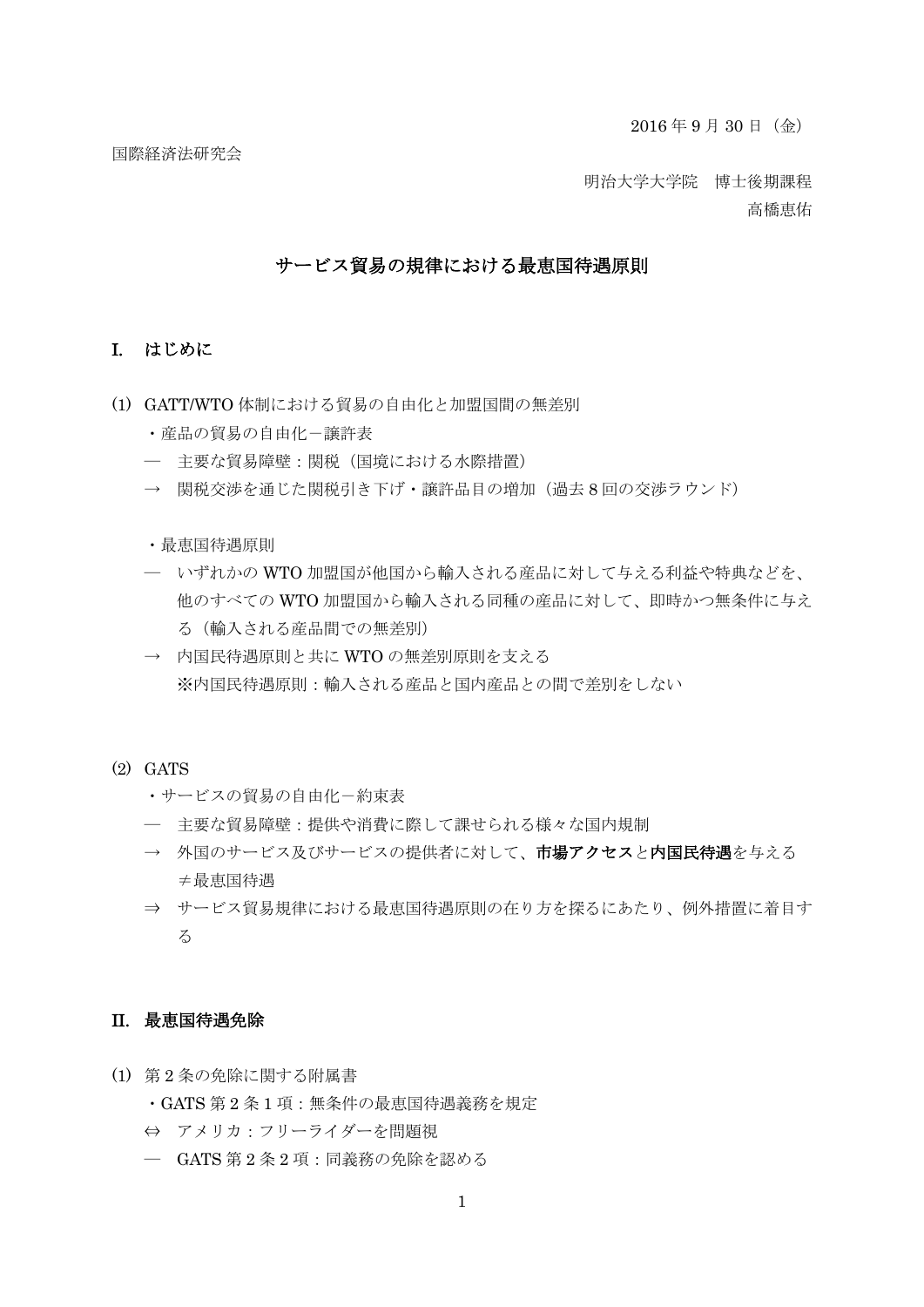~『第 2 条の免除に関する附属書』の要件を満たす場合

- (2) 免除リスト
	- ① 免除の対象となる規制措置の説明と扱い
	- ② 免除の予定期間(原則として 10 年を越えてはならない)
	- ③ 免除が必要となる状況
	- ― 期間が 5 年を越える場合
	- → WTO協定の発効後 5年以内に審議 目的:免除が必要となる状況が引き続き存在しているか判断 次回の審議日程の決定
		- 実施:2000~2001 年、2004~2005 年、2011 年、2016 年(4 回)
- (3) 免除の問題点
	- ・WTO 体制における最も重要な柱の一つからの逸脱
	- ・免除が存続する期間
	- ― 免除リストに記載された措置の多くは、その期間が定められていない
	- → 原則に従って10年以内に廃止されるのか?
	- ⇔ 『附属書』第 6 項:加盟国を法的に拘束しない
- (4) 審議における議論
	- ・免除の削減と廃止を求める:香港、韓国、日本、メキシコ
	- ① 措置の明確性・透明性の向上
	- ② 必要となる状況の検討と明確化
	- ③ 時限的な措置であることの確認
	- ⇔ 免除の維持を支持:アメリカ、EU、カナダ
	- ① 必要性を強調-相互主義の欠如、確立された特恵の維持、外交政策上の考慮
	- ② 『附属書』第 4 項及び第 6 項を厳格に解釈-事務局も支持
	- ⇒ 免除の削減と廃止は将来の貿易自由化交渉における議題とされる 第 3 回以降の審議は形骸化

## III. 経済統合

- (1) GATS 第 5 条:経済統合
	- ・不明確な要件
	- ― 「相当な範囲の分野」を自由化:分野の数、影響を受ける貿易の量、提供の態様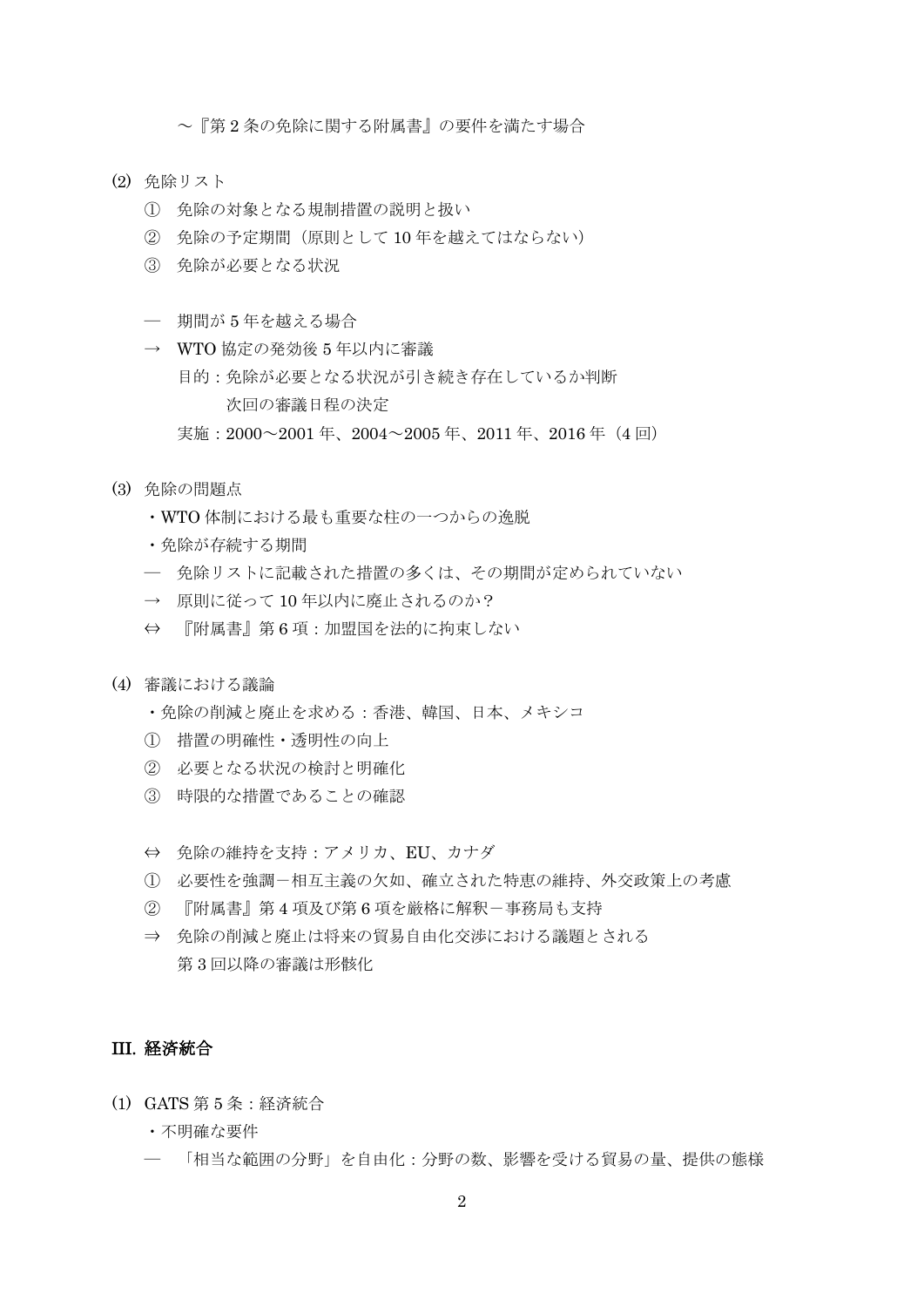「実質的にすべての差別」の撤廃: ⇔GATT 第 24 条:「実質上のすべての貿易」要件

- → 地域貿易協定委員会での議論
- ⇔ 様々な意見が提示されるも、問題は棚上げに
- (2) 経済統合の現状
	- ・2 種類の自由化約束方式
	- ① ネガティヴ・リスト方式(NAFTA 型)
	- ― 約束表に自由化を約束しない分野を記入し、それ以外はすべて自由化
	- ② ポジティヴ・リスト方式(GATS 型)
	- ― 約束表に自由化を約束する分野を記入する
	- → NAFTA 型の協定は GATS 型に比べ、高度な自由化を達成
	- ⇔ 最恵国待遇原則からの例外も記載、GATS マイナスの記入も多い
	- EU-韓国 FTA $(2011 \n 47 17 47)$ : GATS 型
	- ― 最恵国待遇原則が規定されない領域
	- → A 節:一般条項、D 節:ビジネスに関わる自然人の一時的な滞在
	- ― 免除の利用
	- → EU : ドーハ開発アジェンダで提案している免除リストに依拠 韓国:新たに 14 件の免除を登録 GATS の免除リストとは異なる方式(期間が示されない)
	- 韓国ーアメリカ FTA (2012年3月発効): NAFTA 型
	- ― 最恵国待遇原則が規定されない領域
	- → 第14章: 雷気通信サービス、第15章: 雷子商取引
	- ― 免除の利用
	- → 韓国:最恵国待遇義務に関して約束表で14件の例外を登録

#### IV. おわりに

- ― サービス貿易規律:相互主義を通じた最恵国待遇原則の蚕食
- → 無条件の最恵国待遇原則ではなく、条件付最恵国待遇原則に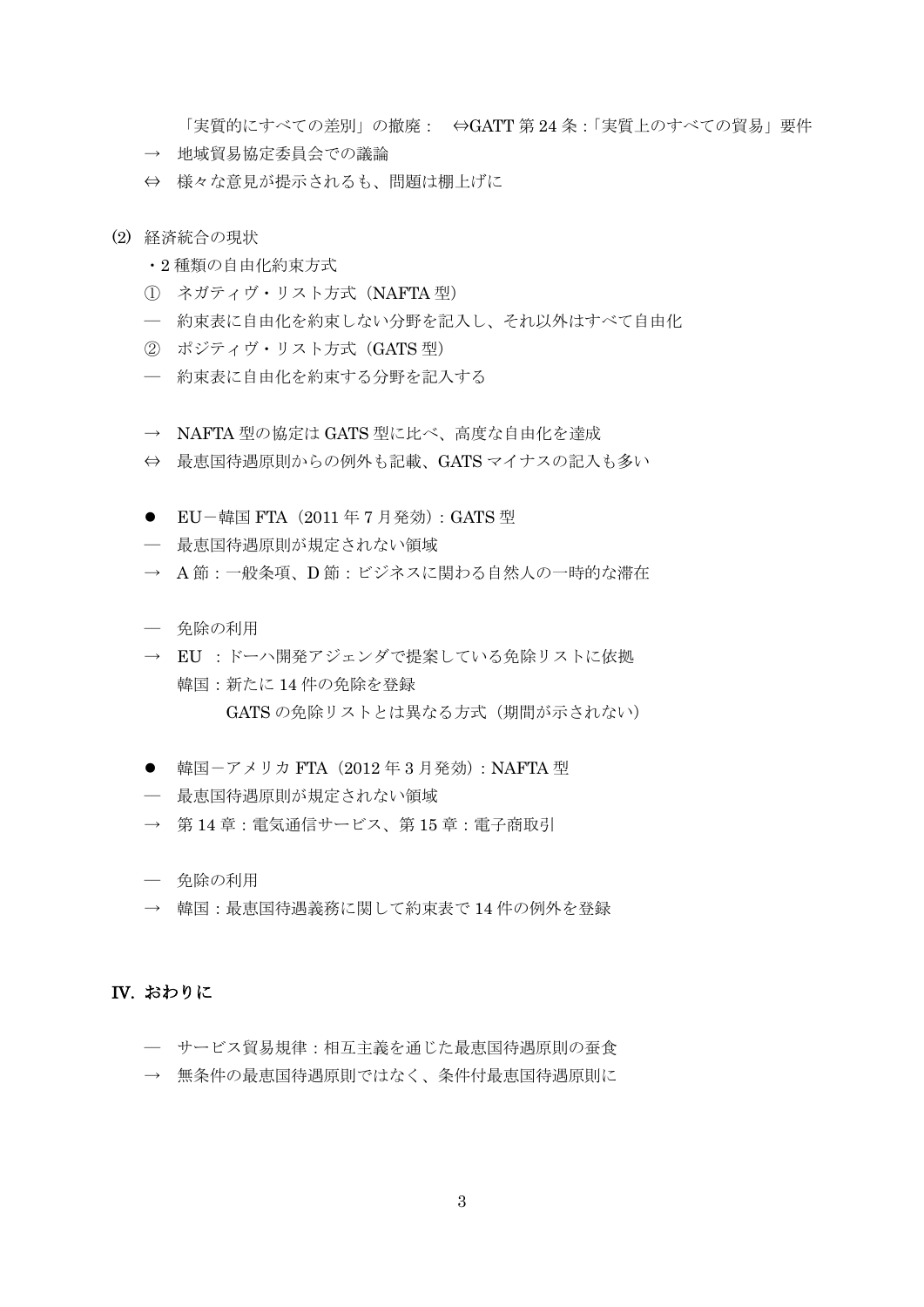- Stewart, Terence P. ed., 2 The GATT Uruguay Round A Negotiating History (1986-1992) (Kluwer 1993)
- Macrory, Patrick F., Arthur E. Appleton, and Michael G. Plummer eds., 2 The World Trade Organization: Legal, Economic and Political Analysis (Springer 2005)
- Narlikar, Amrita, Martin Daunton and Robert M. Stern, The Oxford Handbook on The World Trade Organization (Oxford 2012)
- Adlung, Rudolf and Carzaniga, Antonia, "MFN Exemptions under the General Agreement on Trade in Services: Grandfathers Striving for Immortality?" 12(2) Journal of International Economic Law (2009)
- Adlung, Rudolf and Hamid Mamdouh "How to Design Trade Agreements in Services: Top Down or Bottom up?" 48(2) Journal of World Trade (2014)
- Hoekman, Bernard M. and Petros C. Mavroidis "WTO 'à la carte' or 'menu du jour'? Assessing the Case for More Plurilateral Agreements" 26(2) The European Journal of International  $Law(2015)$
- Leroux, Eric H., "Eleven Years of GATS Case Law: What Have We Learned?" 10(4) Journal of International Economic Law (2007)
- Pauwelyn, Joost, "Rien ne Va Plus?: Distinguishing Domestic Regulation from Market Access in GATT and GATS", 4(2) World Trade Review (2005)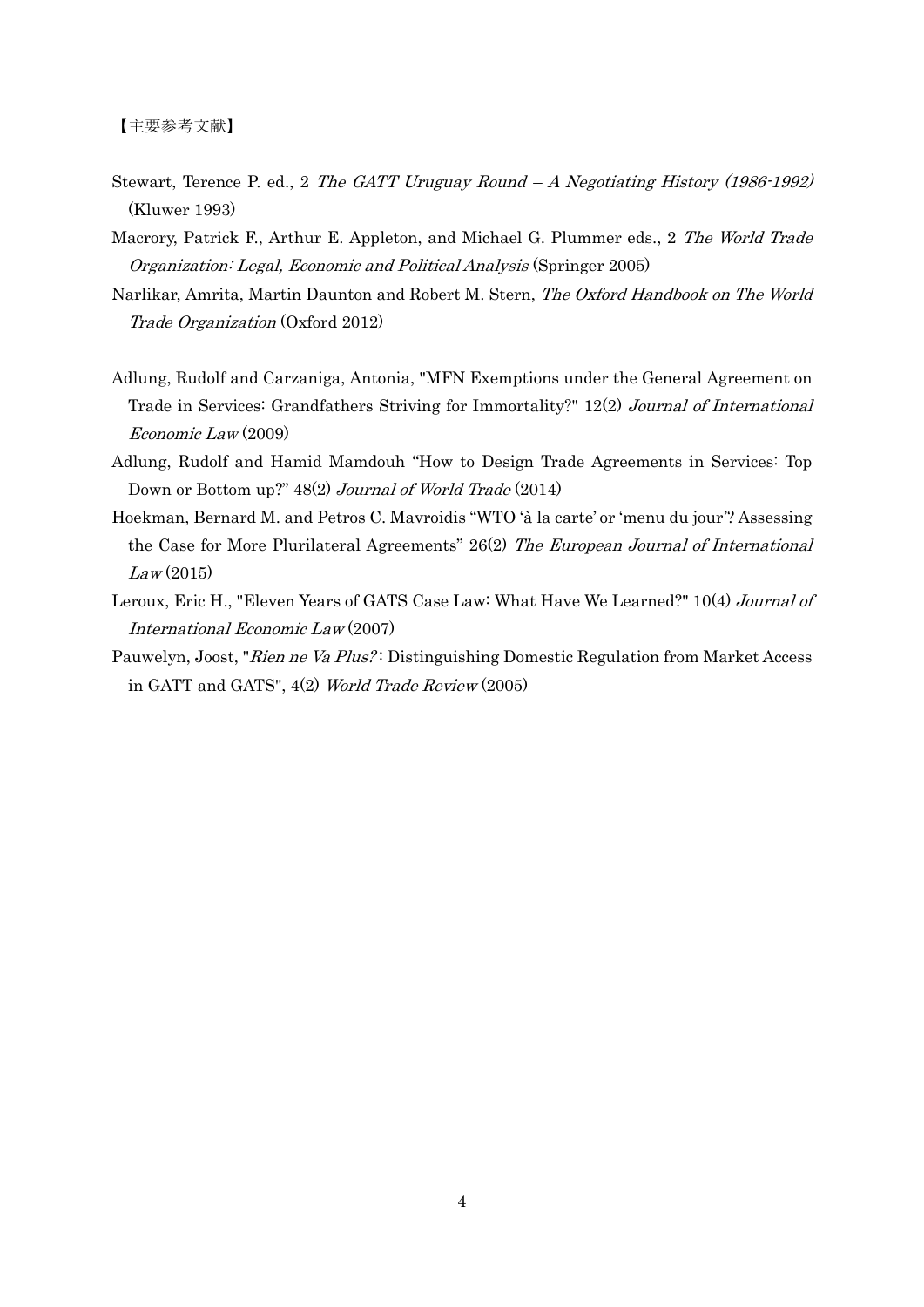【資料 1】

第 2 条の免除に関する附属書

## ANNEX ON ARTICLE II EXEMPTIONS

## *Scope*

1. This Annex specifies the conditions under which a Member, at the entry into force of this Agreement, is exempted from its obligations under paragraph 1 of Article II.

2. Any new exemptions applied for after the date of entry into force of the WTO Agreement shall be dealt with under paragraph 3 of Article IX of that Agreement.

## *Review*

3. The Council for Trade in Services shall review all exemptions granted for a period of more than 5 years. The first such review shall take place no more than 5 years after the entry into force of the WTO Agreement.

4. The Council for Trade in Services in a review shall:

- (a) examine whether the conditions which created the need for the exemption still prevail; and
- (b) determine the date of any further review.

# *Termination*

5. The exemption of a Member from its obligations under paragraph 1 of Article II of the Agreement with respect to a particular measure terminates on the date provided for in the exemption.

6. In principle, such exemptions should not exceed a period of 10 years. In any event, they shall be subject to negotiation in subsequent trade liberalizing rounds.

7. A Member shall notify the Council for Trade in Services at the termination of the exemption period that the inconsistent measure has been brought into conformity with paragraph 1 of Article II of the Agreement.

# *Lists of Article II Exemptions*

[The agreed lists of exemptions under paragraph 2 of Article II will be annexed here in the treaty copy of the WTO Agreement.]